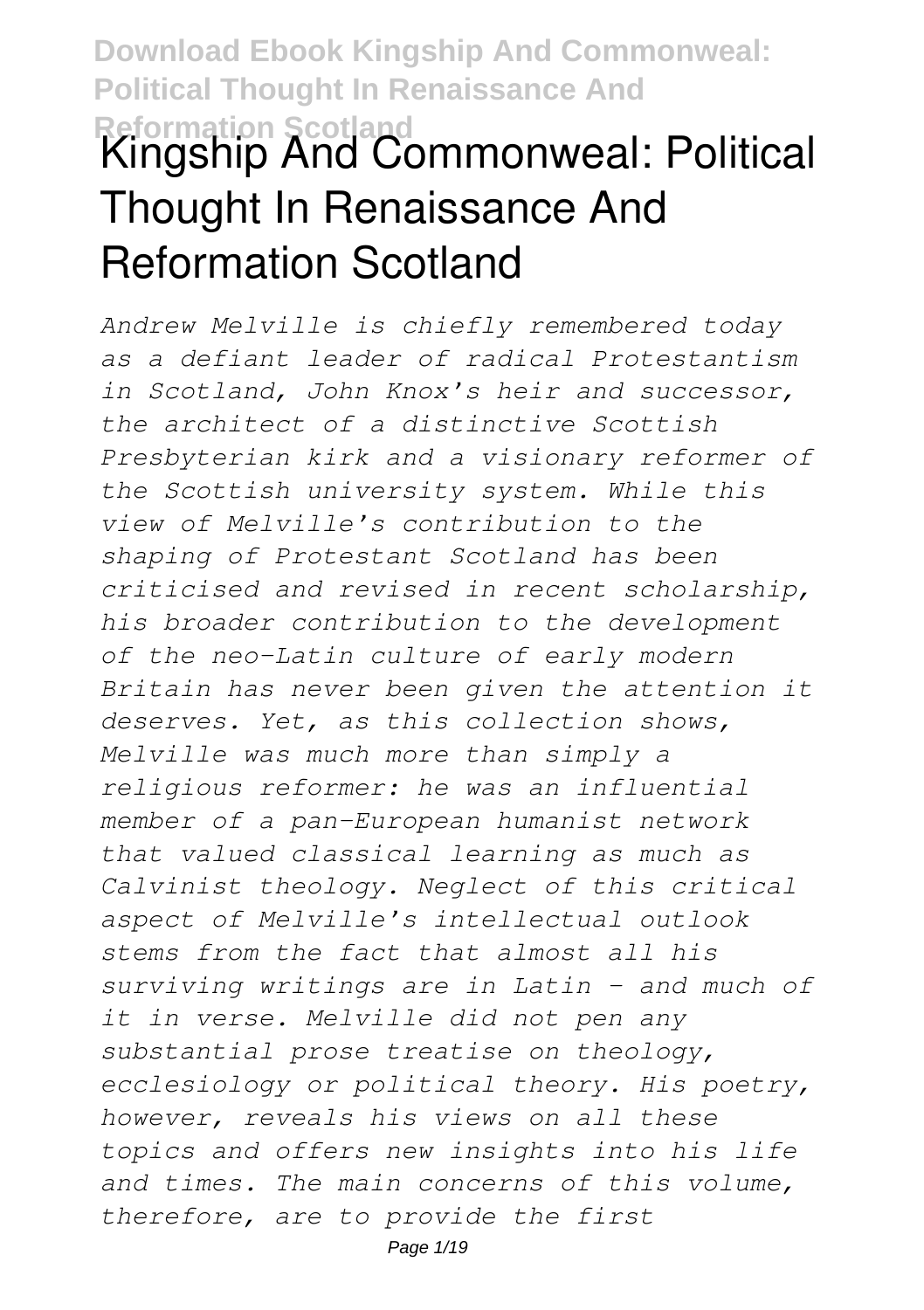**Reformation Scotland** *comprehensive listing of the range of poetry and prose attributed to Melville and to begin the process of elucidating these texts and the contexts in which they were written. While the volume contributes to an on-going process that has seen Melville's role as an ecclesiastical politician and educational reformer challenged and diminished, it also seeks to redress the balance by opening up other dimensions of Melville's career and intellectual life and shedding new light on the broader cultural context of Jacobean Scotland and Britain.*

*This volume is a sequel to the author's earlier work on the development of European theories of sovereignity and constitutionalism. Professor Franklin here explains a major innovation associated with the English Civil Wars. It was only now, he shows, that there finally emerged a theory of sovereignity and resistance that was fully compatible with a mixed constitution. The new conception of resistance in a mixed constitution was to enter the main tradition via Locke, who stood alone among major writers of the 1680s in holding that the effect of tyranny by any constituted power, even by the King alone, was entire dissolution of the government and the reversion of power to the general community. When this familiar position is read against the background of preceding constitutionalist theory, the Second Treatise reveals a new dimension of novelty and historical* Page 2/19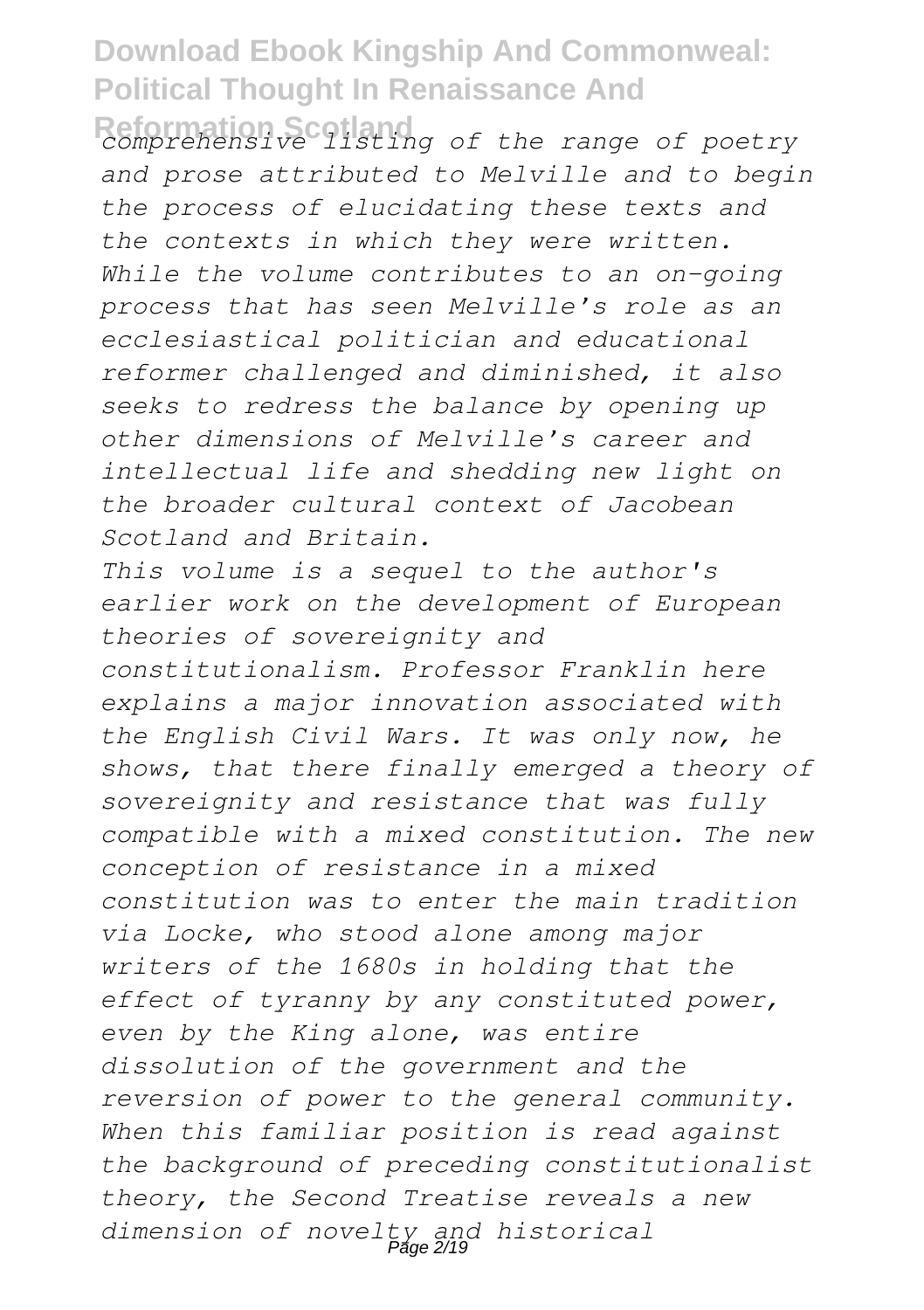## **Download Ebook Kingship And Commonweal: Political Thought In Renaissance And Reformation Scotland** *significance.*

*A re-evaluation of politics and political structure in the reign of Henry VI (1422-61), first published in 1996.*

*Conventional scholarship holds that the theology and social ethics of the Reformed tradition stand at odds with concepts of natural law and the two kingdoms. But David VanDrunen here challenges that status quo through his careful, thoroughgoing exploration of the development of Reformed social thought from the Reformation to the present. - from publisher description.*

*Transactions of the Royal Historical Society: Volume 14*

*Kingship and Politics in the Reign of Edward VI*

*Political Thought in Early Modern Britain and Europe*

*Mixed Monarchy and the Right of Resistance in the Political Thought of the English Revolution*

*Scotland, Norway, and Lithuania*

*Queen and Commonwealth 1558–1585*

*Edinburgh History of Scottish Literature:*

*From Columba to the Union (until 1707)*

**This volume translates four chapters of Bodin's Six livres de la république, a vast synthesis of comparative public law and politics.**

**In this book, first published in 1917, William Cunningham provides a concise guide to various aspects of political philosophy.**

**Looking at late medieval Scottish poetic narratives which incorporate exploration of the amorousness of** Page 3/19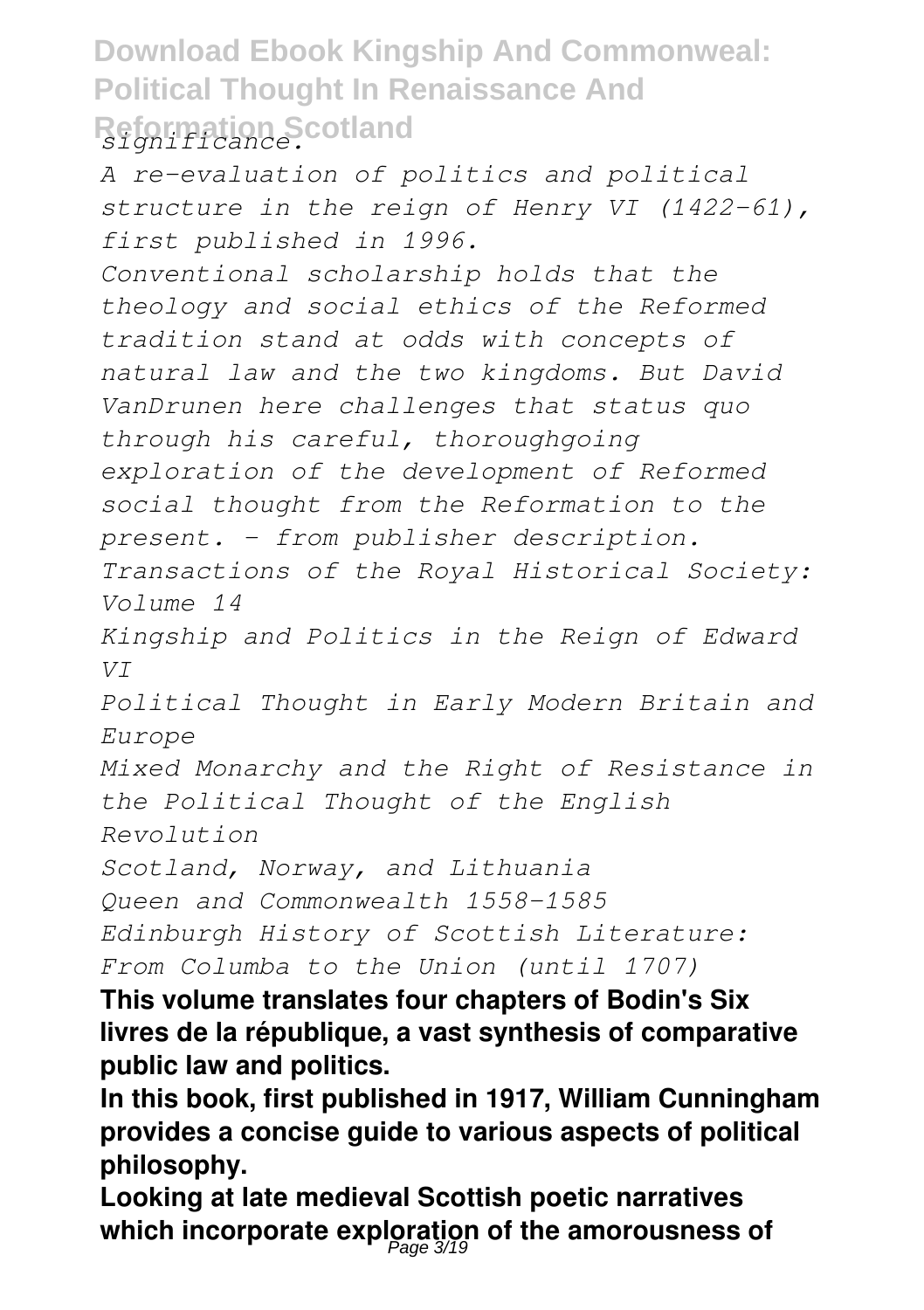**Reformation Scotland kings, this study places these poems in the context of Scotland's repeated experience of minority kings and a consequent instability in governance. The focus of this study is the presence of amatory discourses in poetry of a political or advisory nature, written in Scotland between the early fifteenth and the mid-sixteenth century. Joanna Martin offers new readings of the works of major figures in the Scottish literature of the period, including Robert Henryson, William Dunbar, and Sir David Lyndsay. At the same time, she provides new perspectives on anonymous texts, among them The Thre Prestis of Peblis and King Hart, and on the works of less well known writers such as John Bellenden and William Stewart, which are crucial to our understanding of the literary culture north of the Border during the period under discussion.**

**This book offers a reappraisal of the kingship and politics of the reign of Edward VI, the third Tudor king of England who reigned from the age of nine in 1547 until his death in 1553. The reign has often been interpreted as a period of political instability, mainly because of Edward's age, but this account challenges the view that the king's minority was a time of political faction. It shows how Edward was shaped and educated from the start for adult kingship, and how Edwardian politics evolved to accommodate a maturing and able young king. The book also explores the political values of the men around the king, and tries to reconstruct the relationships of family and association that bound together the governing elite in the king's Council, his court, and in the universities. It also assesses the impact of Edward's reign on Elizabethan politics. Historical and Cultural Consequences The Accession of James I** Page 4/19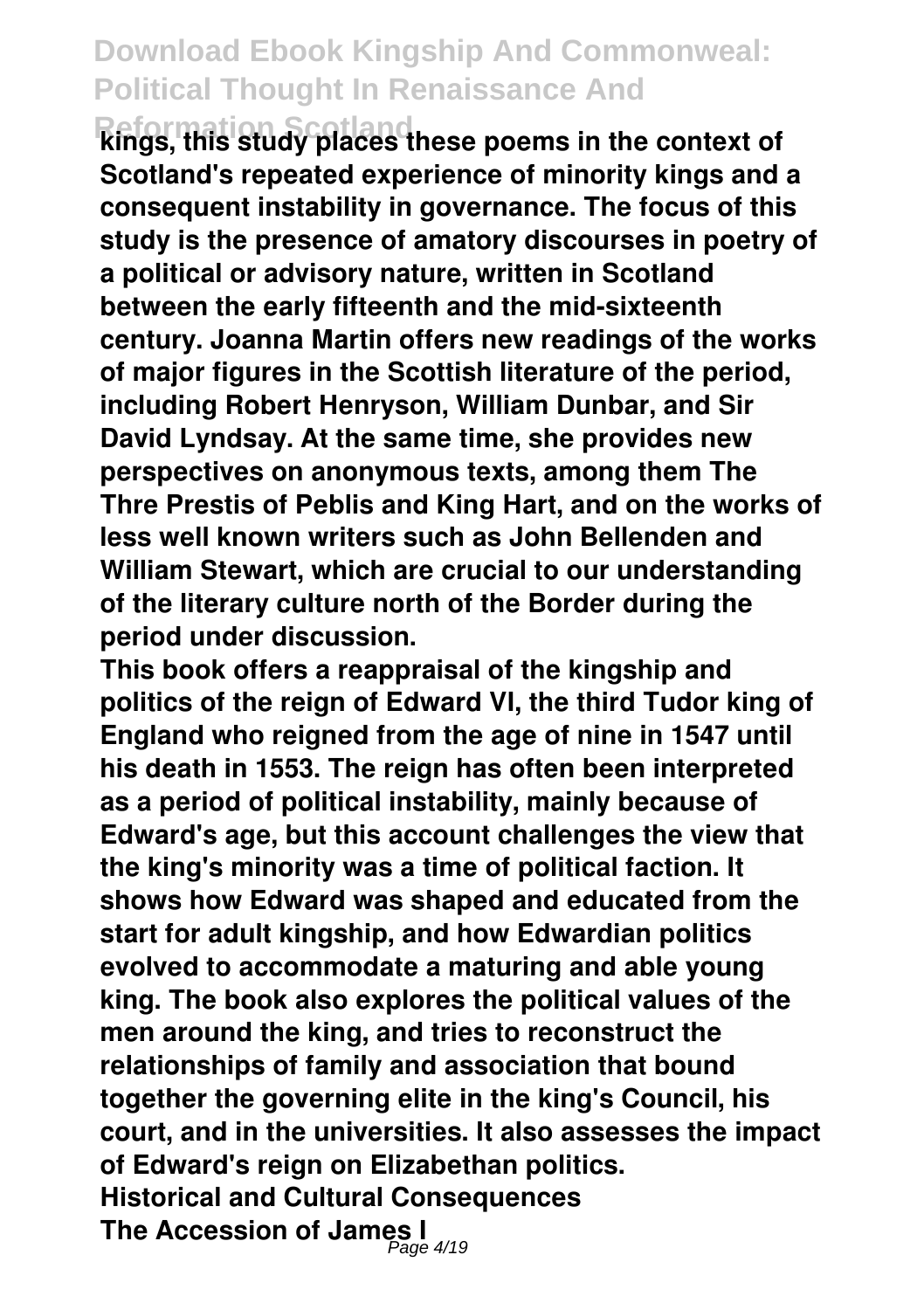#### **Reformation Struggle Struggle for Britain and Ireland Harrington: 'The Commonwealth of Oceana' and 'A System of Politics'**

#### **Henry VI and the Politics of Kingship Kingship and Love in Scottish Poetry, 1424–1540 Kingdom Or Colony**

Throughout the twentieth century Scottish literary studies dominated by a critical consensus that critiqued contempor Catholic by advancing a re-reading of the Reformation. This consensus understood that Scotland's rich medieval culture been replaced with an anti-aesthetic tyranny of life and let result, Scottish literature has consistently been defined in opposition to the Calvinism to which it frequently returns. the essays in this collection show, such a consensus appear increasingly untenable in light both of recent research and detailed survey of Scottish literature. This collection launch scale reconsideration of the series of relationships betweer literature and reformation in early modern Scotland. Previou scholarship in this area has tended to dismiss the literary v the writing of the period - largely as a reaction to its regul theological interests. Instead the essays in this volume rein recent work that challenges the received scholarly consens taking these interests seriously. This volume argues for the importance of this religiously orientated writing, through th adoption of a series of interdisciplinary approaches. Arrange chronologically, the collection concentrates on major author texts while engaging with a number of contemporary critic and so highlighting, for example, writing by women in the p addresses the concerns of historians and theologians who routinely accepted the established reading of this period of history in Scotland and offers a radically new interpretation complex relationships between literature and religious refor early modern Scotland.

Fresh analysis of the political thought of the French Holy Le $_{\text{Page 5/19}}$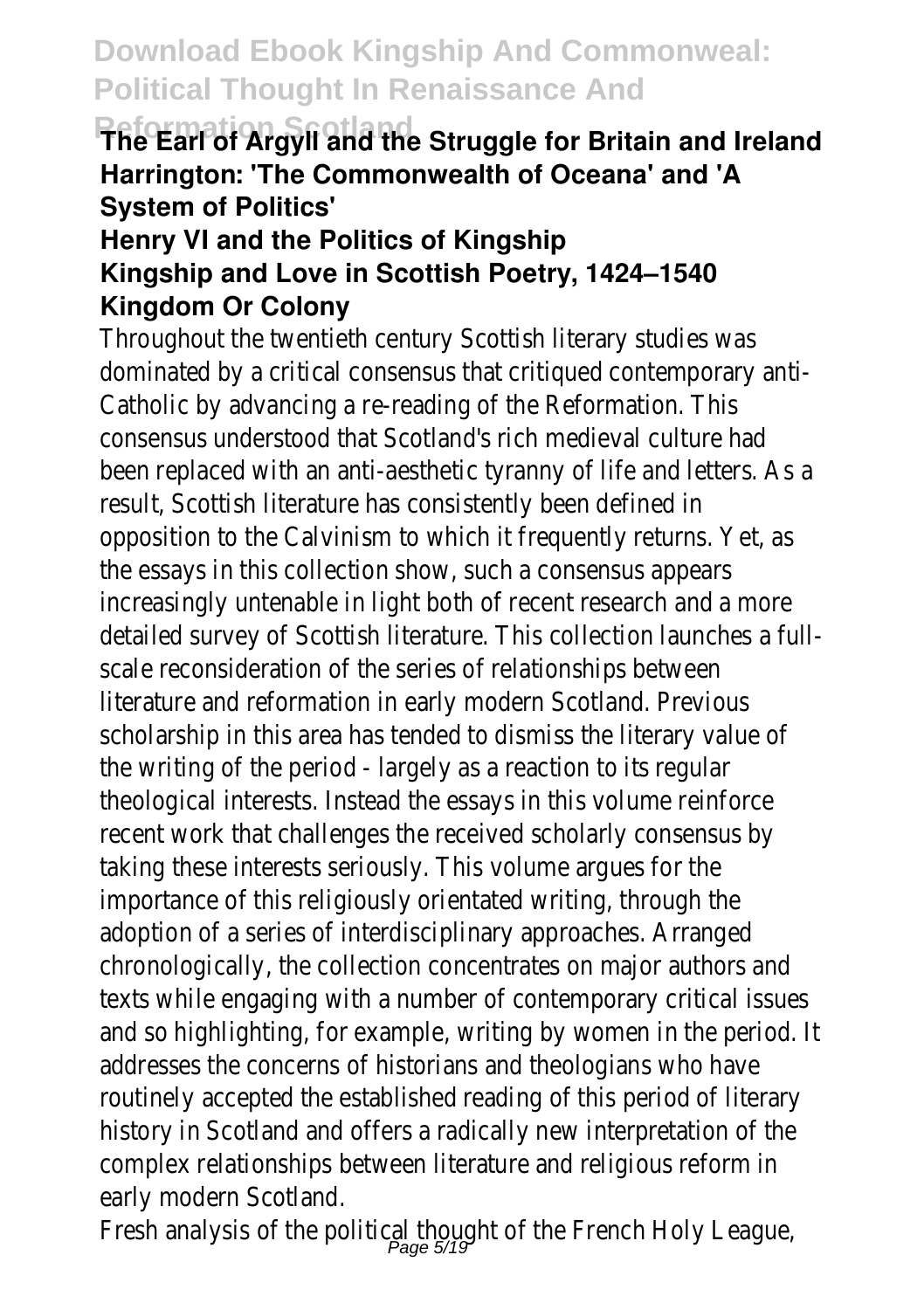Reformation She religious wars, within its intellectual context. King James is well known as the most prolific writer of all Stuart monarchs, publishing works on numerous topics and These works were widely read, not only in Scotland and England but also on the Continent, where they appeared in several translations. In this book, Dr Stilma looks both at the dome international context to James's writings, using as a case study and of Dutch translations which includes his religious meditations epic poem The Battle of Lepanto, his treatise on witchcraft Daemonologie and his manual on kingship Basilikon Doron. T book provides an examination of James's writings within th original Scottish context, particularly their political implications and their role in his management of his religio-political reputation both at home and abroad. The second half of each chapter concerned with contemporary interpretations of these work James's readers. The Dutch translations are presented as a study of an ultra-protestant and anti-Spanish reading from James emerges as a potential leader of protestant Europe; reputation he initially courted, then distanced himself from accession to the English throne in 1603. In so doing this book greatly adds to our appreciation of James as an author, providing an exploration of his works as politically expedient statement which were sometimes ambiguous enough to allow diverging occasionally unwelcome - interpretations. It is one of the  $f$ studies of James to offer a sustained critical reading of the together with an exploration of the national and internation context in which they were published and read. As such thi contributes to the understanding not only of James's works political tools, but also of the preoccupations of publishers translators, and the interpretative spaces in the works the making available to an international audience.

The History begins with the first full-scale critical consideration Scotland's earliest literature, drawn from the diverse cultur languages of its early peoples. The first volume covers the literature  $\rho_{\text{age 6/19}}$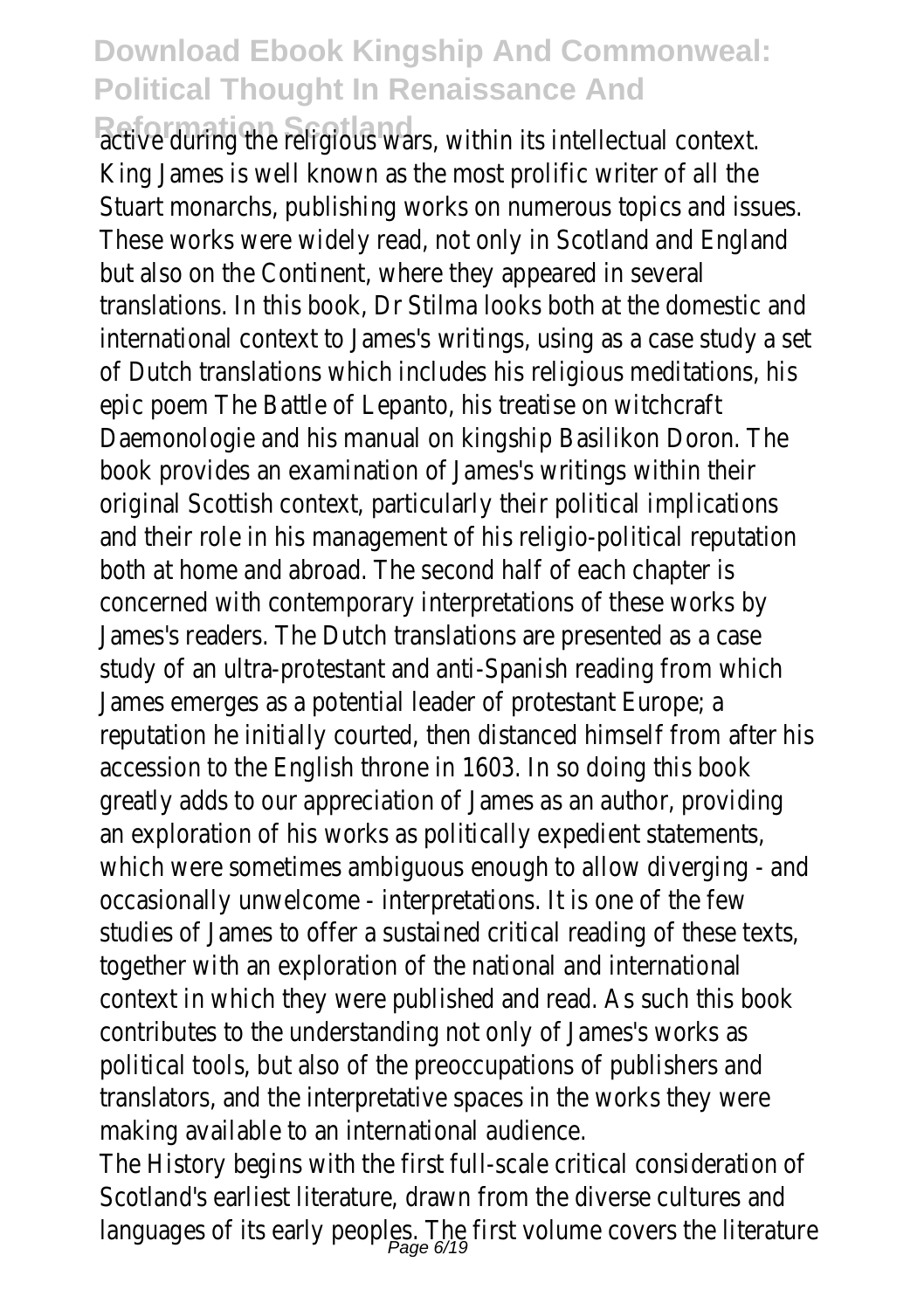**Reformation Scotland** and early modern period in Scotland surveying the riches of Scottish work in Gaelic, Welsh, Old Old English and Old French, as well as in Latin and Scots. New scholarship is brought to bear, not only on imaginative liter but also law, politics, theology and philosophy, all placed in context of the evolution of Scotland's geography, history, la and material cultures from our earliest times up to 1707. British Political Thought, 1500-1660 Poland-Lithuania in Context, 1550-1772 Political Thought and Ideology in Reformation Scotland The Politics of Commonwealth Princely Education in Early Modern Britain political thought and ideology in Reformation Scotland A King Translated This is the third volume in The History of the Scottish Parliament. In volumes 1 and 2 the contributors addressed discrete episodes in political history from the early thirteenth century through to 1707, demonstrating the richness of the sources for such historical writing and the importance of parliament to that history. In Volume 3 the contributors have built on that foundation and taken advantage of the Records of the Parliaments of Scotland to discuss a comprehensive range of key themes in the development of parliament. The editors, Keith M. Brown and Alan R. MacDonald, have assembled a team of established and younger scholars who each discuss a theme that ranges over the entire six centuries of the parliament's existence. These include broad, interpretive chapters on each of the key political constituencies represented in<br>Page 7/19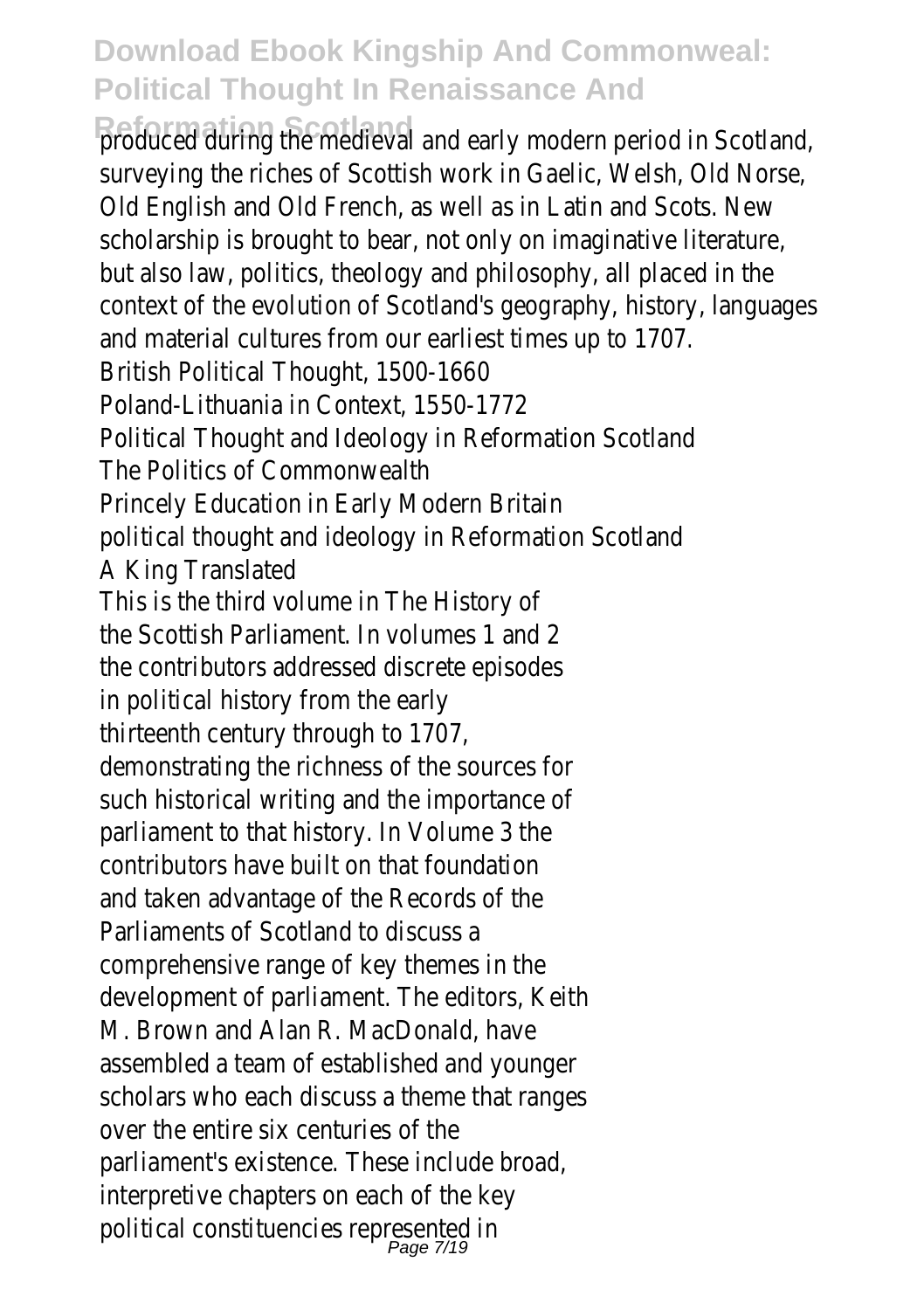**Rafliament. Thus Roland Tanner and Gillian** MacIntosh write on parliament and the crown, Roland Tanner and Kirsty McAlister discuss parliament and the church, Keith Brown addresses parliament and the nobility and Alan MacDonald examines parliament and the burghs. Cross-cutting themes are also analysed. The political culture of parliament is the subject of a chapter by Julian Goodare, while parliament and the law, political ideas and social control are dealt with in turn by Mark Godfrey, James Burns and Alastair Mann. Finally, parliament's own procedures are also discussed by Alastair Mann. The History of the Scottish Parliament: Parliament in Context offers the most comprehensive and up-to-date account of the workings and significance of this important institution to the history of late medieval and early modern Scotland. Shining new light onto an historically pivotal time, this book re-examines the Tudor commonwealth from a socio-political perspective and looks at its links to its own past. Each essay in this collection addresses a different aspect of the intellectual and cultural climate of the time, going beyond the politics of state into the underlying thought and tradition that shaped Tudor policy. Placing security and economics at the centre of debate, the key issues are considered in the context of medieval precedence and the wider European picture.

This major collection of essays brings<br>Page 8/19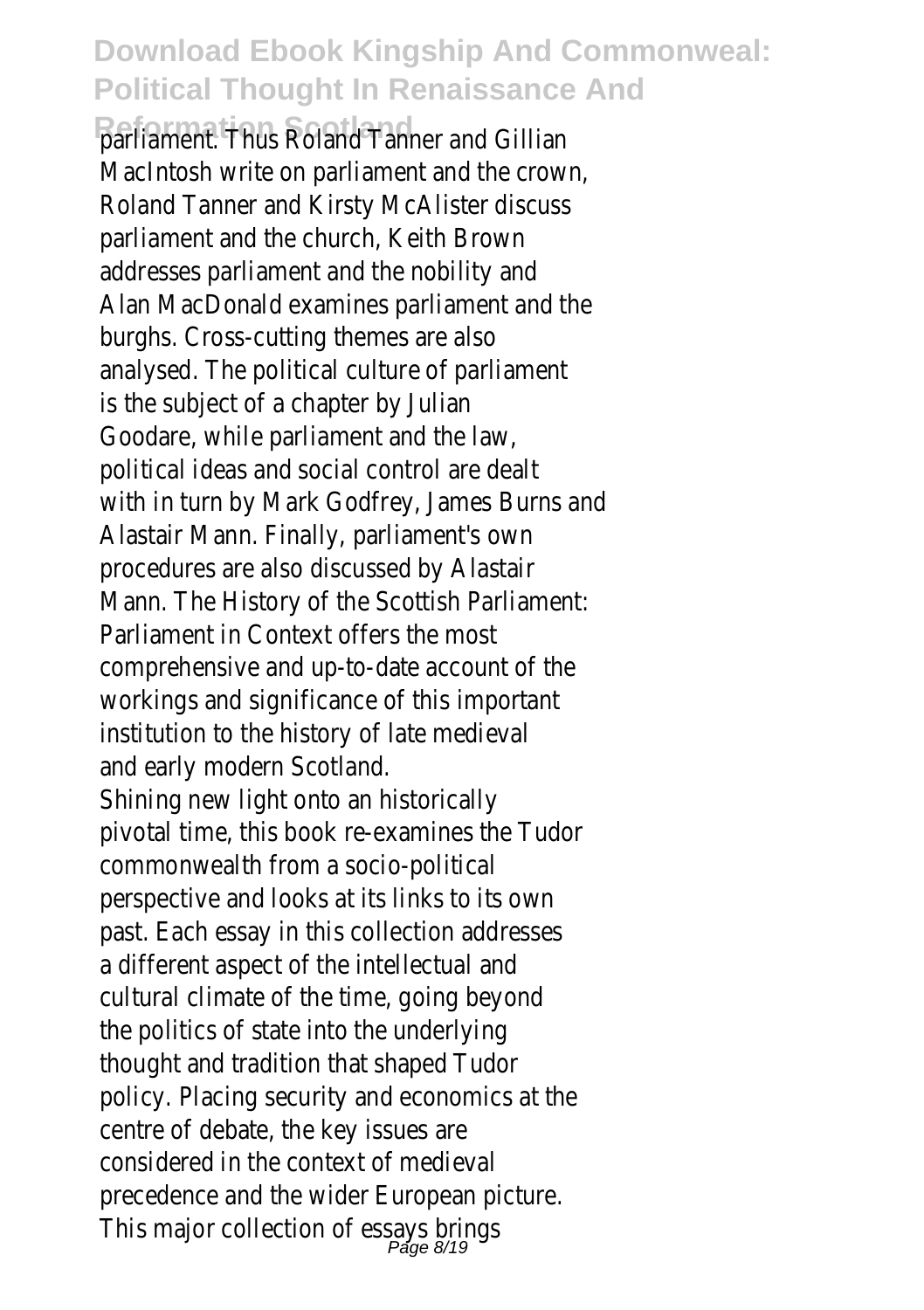**Referent in readily accessible form the** fruits of research into the political thought and culture of Renaissance and Reformation Scotland. As a collection, it ranges from detailed studies of the writings of figures of international standing, such as John Mair, John Knox, George Buchanan and King James VI and I, to more discursive explorations of the changing self-perceptions of the Scottish political community during an era of dramatic political, cultural and religious upheaval. Each essay is self-contained, making its own contribution to a specific area of research. All are variations on the crucial theme of kingship and the commonweal, analysing from a variety of perspectives the way in which the changing nature of the relationship between the Scottish crown and the Scottish people was perceived and articulated by contemporaries. At once focused and ranging, this important collection illuminates in original and innovative ways how a traditionally conservative political community came to terms not only with the cultural influences emanating from Renaissance Europe, but with the revolutionary impact of the Reformation, the constitutional crisis of the reign of Mary Queen of Scots, and the increasing likelihood and eventual reality of union with England. This study examines what it meant to be a freeman and citizen in early modern England. Parliament in Context, 1235-1707 Political Thought and the Tudor Commonwealth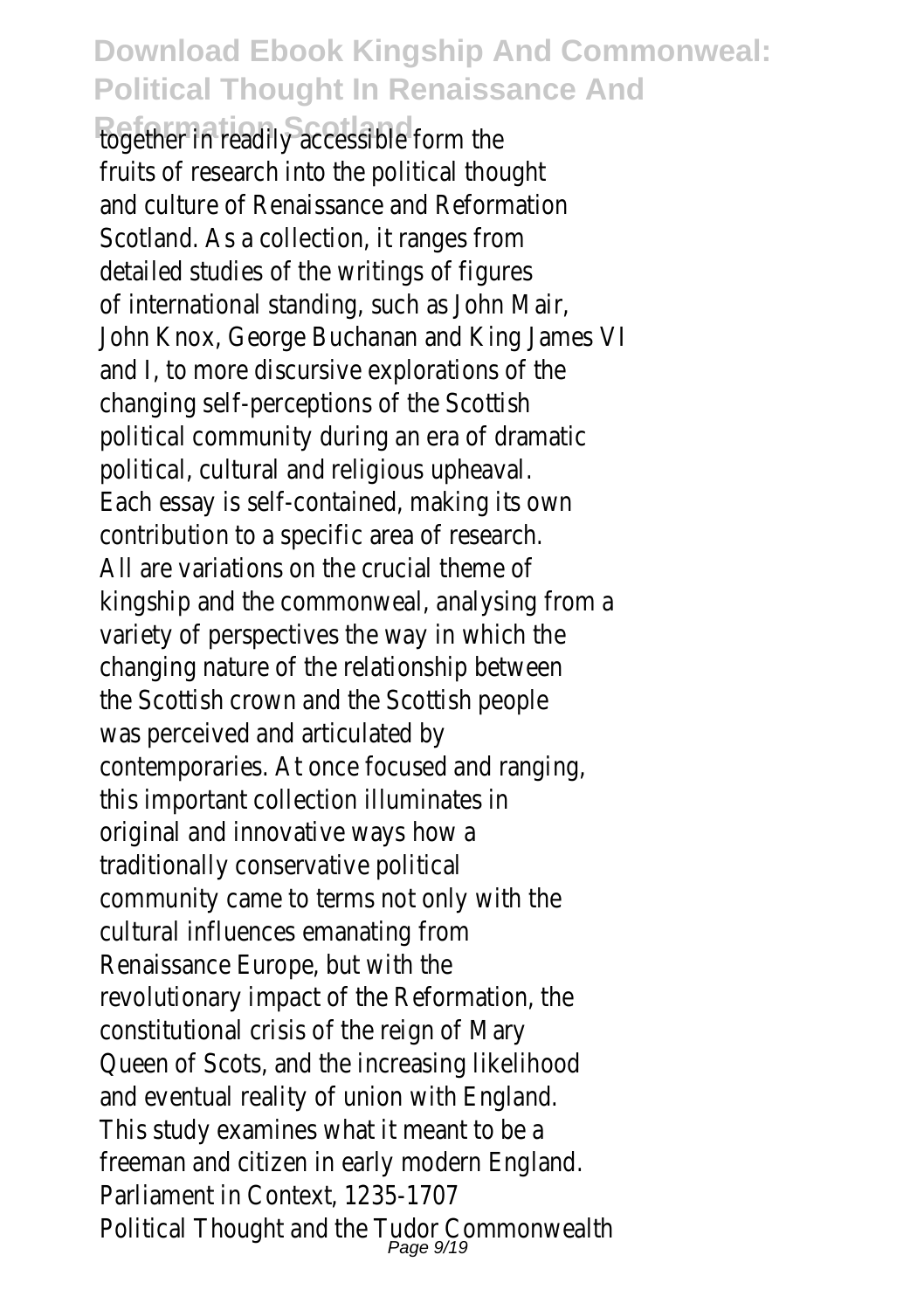#### **Download Ebook Kingship And Commonweal: Political Thought In Renaissance And Reformation Scotland**

Andrew Melville (1545–1622) From Kingdom to Commonwealth Writings, Reception, and Reputation Political Thought in the French Wars of Religion

**`[The series is an indispensable component of any historical or Arthurian library.' NOTES AND QUERIES**

**This collection of essays brings together in readily accessible form some of the fruits of over a decade of research into the political thought and culture of Renaissance and Reformation Scotland.**

**In this major contribution to the Ideas in Context series Anne McLaren explores the consequences for English political culture when, with the accession of Elizabeth I, imperial 'kingship' came to be invested in the person of a female ruler. She looks at how Elizabeth managed to be queen, in the face of considerable male opposition, and demonstrates how that opposition was enacted. Dr McLaren argues that during Elizabeth's reign men were able to accept the rule of a woman partly by inventing a new definition of 'citizen', one that made it an exclusively male identity, and she emphasizes the continuities between Elizabeth's reign and the outbreak of the English civil wars in the seventeenth century. A significant work of cultural history informed by political thought, Political Culture in the Reign of Elizabeth I offers a wholesale** Page 10/19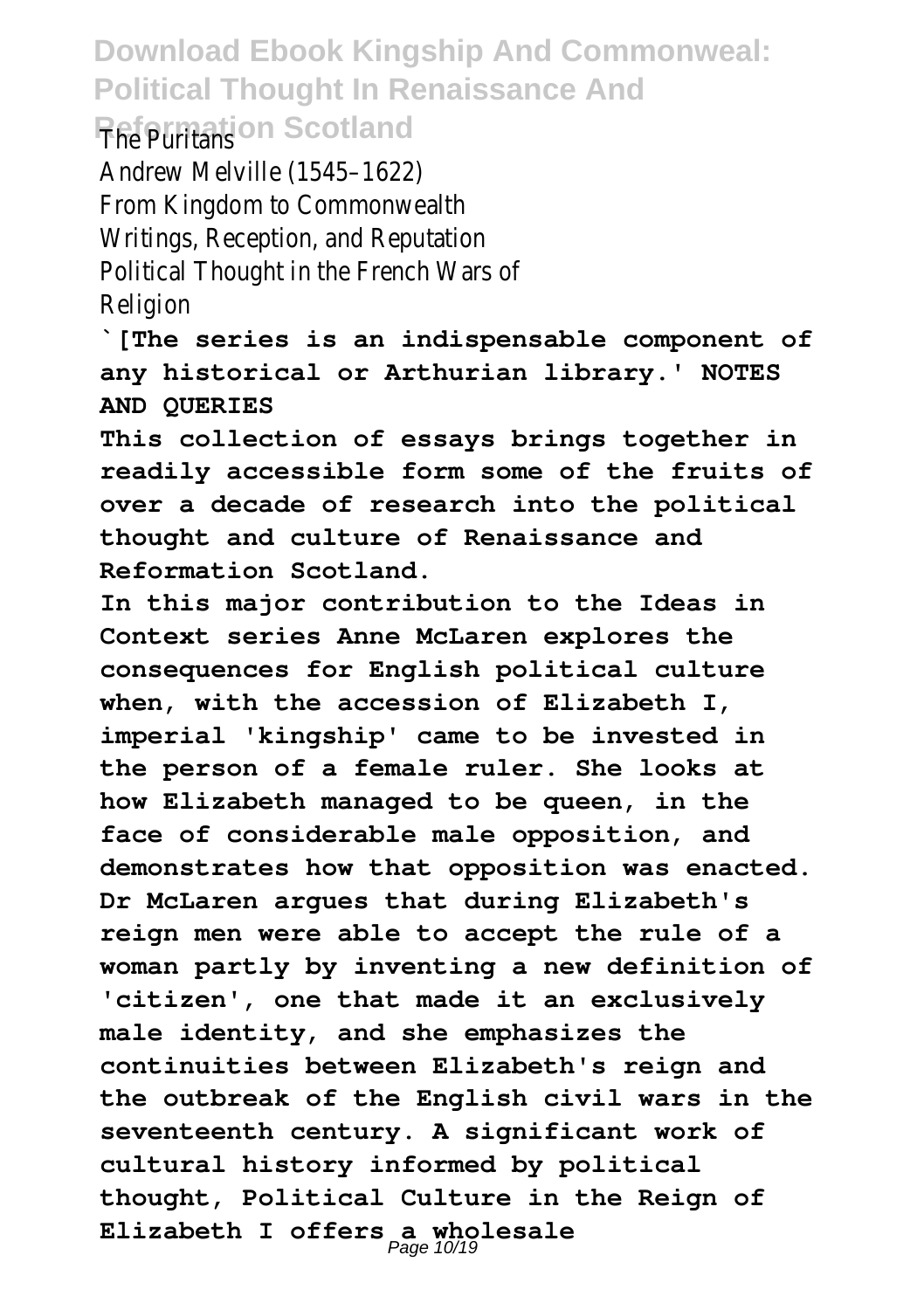**Reformation Scotland reinterpretation of the political dynamics of the reign of Queen Elizabeth.**

**A wide range of topics is covered: identity,**

**nationalism, language, patriotism, the Union of 1707, in all its manifestations, and relations with Europe and the world, and controversial and often opposing views are argued with passion and authority. Reflections on Andrew Fletcher The Political Thought of James Harrington The New Prince and Lawmaking Violence in Early Modern Drama Performances of the Sacred in Late Medieval and Early Modern England Kingship and Commonweal Scottish Whig Historians and the Creation of an Anglo-British Identity 1689-1830 A Transatlantic History James VI and I was the first king to rule both England and Scotland. He was unique among British monarchs in his determination to communicate his ideas by means of print, pen, and spoken word. James's own work as an author is one of the themes of this volume. One essay also sheds new light on his role as a patron and protector of plays and players. A second theme is the king's response to the problems posed by religious divisions in the British Isles and Europe as a whole. Various contributors to this collection elucidate James's own religious beliefs and their expression, his efforts before 1603 to counter a potential Catholic claim to the English throne, his attempted appropriation of scripture in support of his own authority, and his distinctive vision of imperial kingship in Britain. Some different reactions** Page 11/19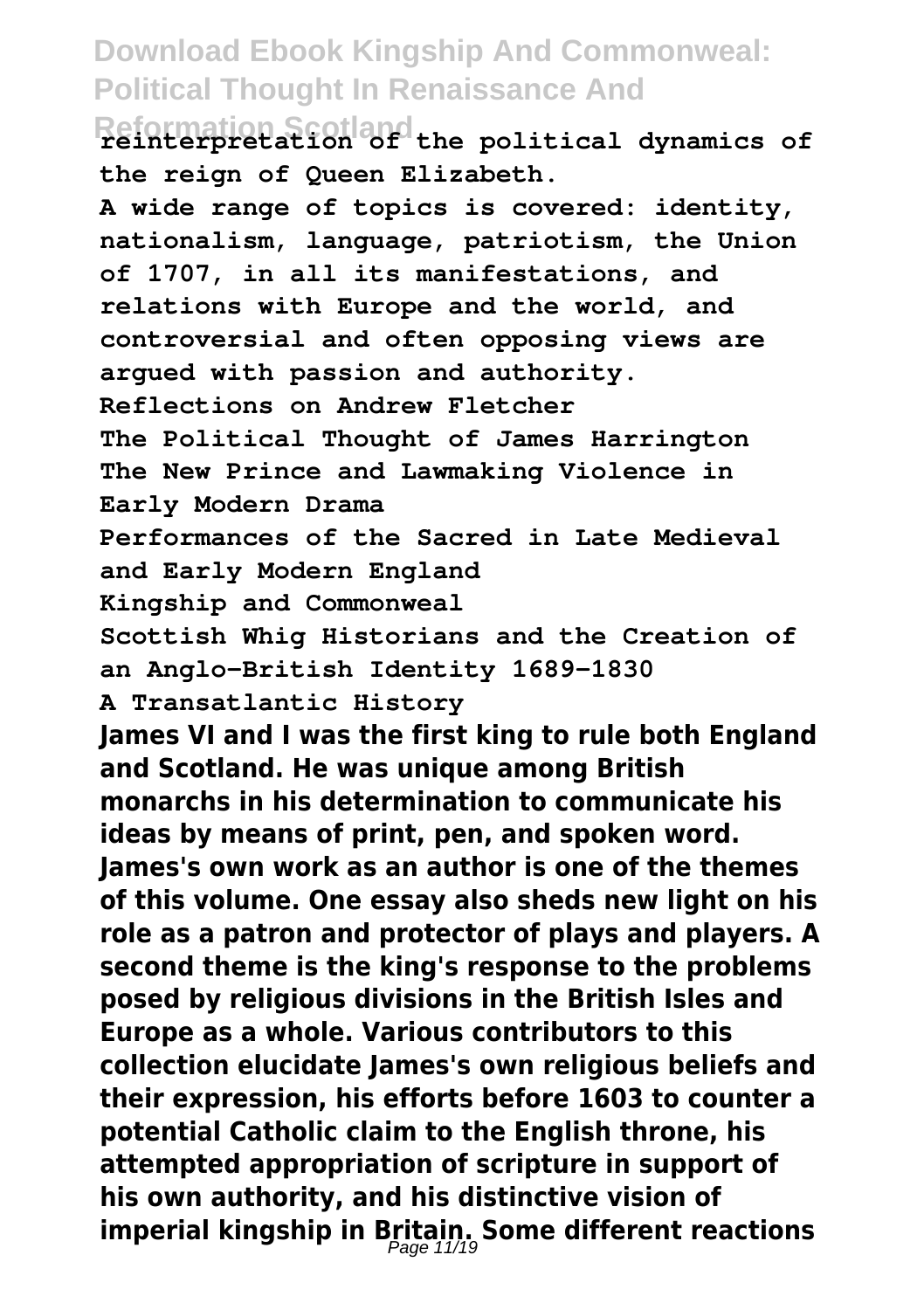**Reformation Scotland to the king, to his expression of his ideas and to the implementation of his policies form this book's third theme. They include the vigorous resistance to his attempt to change Scottish religious practice, and the sharply contrasting assessments of his life and reign written after James's death.**

**A "freeze frame" volume showcasing the range of current debate and ideas surrounding one of the most familiar of Shakespeare's tragedies. Each chapter has been carefully selected for its originality and relevance to the needs of students, teachers and researchers. Key themes and topics covered include: The Text and its Status History and Topicality Critical Approaches and Close Reading Adaptation and Afterlife All the essays offer new perspectives and combine to give readers an up-to-date understanding of what's exciting and challenging about Macbeth. The approach based on an individual play, unlike that of topic-based series, reflects how Shakespeare is most commonly studied and taught.**

**This book examines how the intellectual developments of the Scottish Enlightenment undermined Scotland's sense of nationalism. This book analyzes the consequences of the accession of James I in 1603 for English and British history, politics, literature and culture. Questioning the extent to which 1603 marked a radical break with the past, the book explores the Scottish, Welsh, and wider European and colonial contexts, to this crucial date in history.**

**The Politics of Religion in the Age of Mary, Queen of Scots**

**Macbeth: The State of Play Arthurian Literature XV** Page 12/19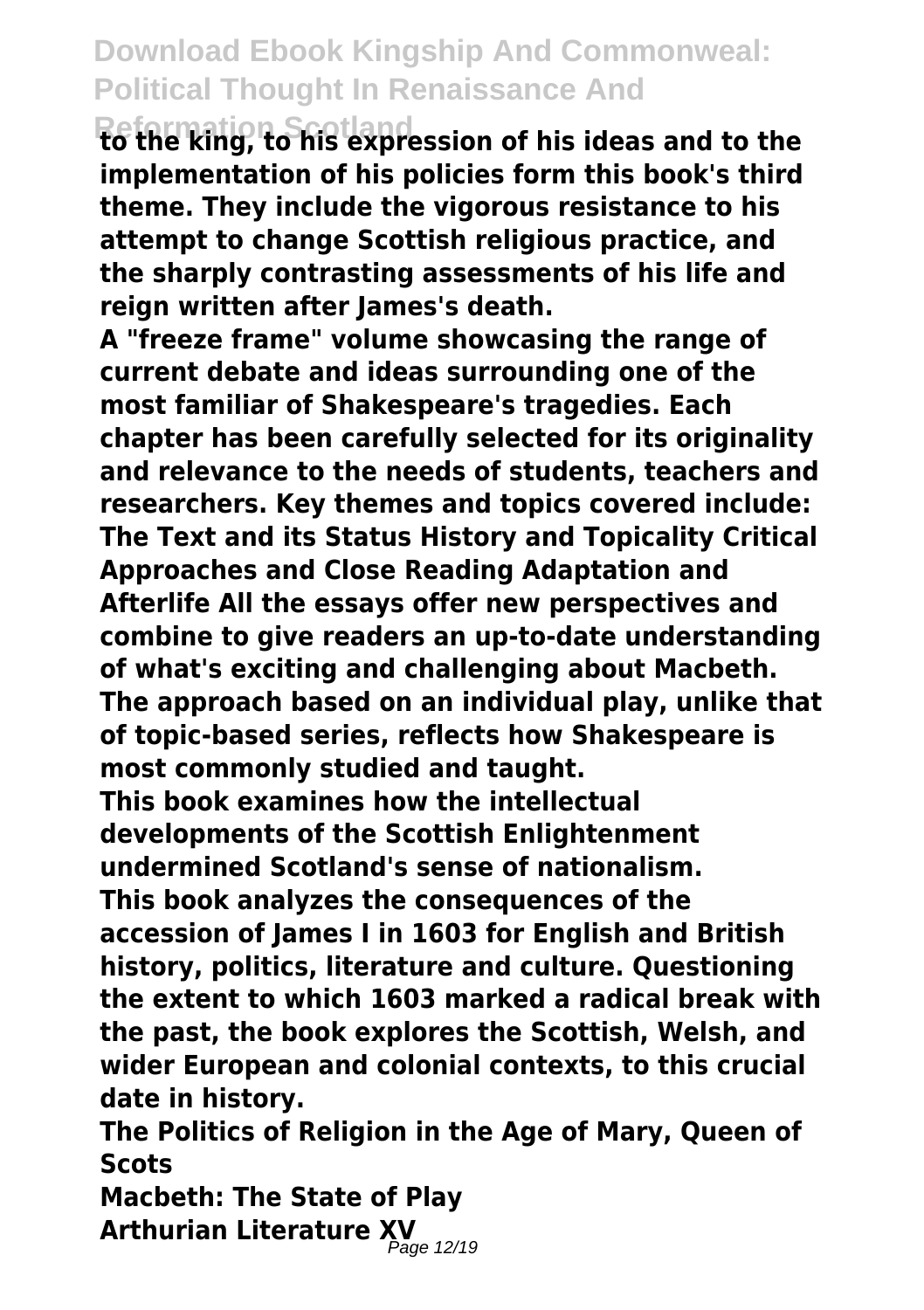## **Download Ebook Kingship And Commonweal: Political Thought In Renaissance And Reformation Scotland James VI and I**

#### **Natural Law and the Two Kingdoms Literature and the Scottish Reformation The Common Weal**

This book investigates the political, legal, historical circumstances under which the 'tyrant' of early Tudor drama becomes conflated with the 'usurper-tyrant' of the commercial theatres of London, and how the usurpation plot emerges as one of the central preoccupations of early modern drama.

This work is an attempt to change thinking not only on the political practice and the role of the Polish-Lithuanian Commonwealth in a European context (both East and West), but to also connect the early modern past with present notions of citizenship and participatory political systems.

George Buchanan (1506-82) was the most distinguished Scottish humanist of the sixteenth century with an unparalleled contemporary reputation as a Latin poet, playwright, historian and political theorist. However, while his contemporary importance as the scourge of Mary Queen of Scots and advocate of popular rebellion has long been recognised, this volume represents the first attempt to explore the subsequent influence of his ideas and his contested reputation as a political ideologue and cultural icon. Featuring a wide-ranging selection of essays by an international cast of established and younger scholars, the volume explores Buchanan's legacy as an historian and political theorist in Britain and Europe in the two centuries following his death, with particular emphasis on the reception of his remarkably radical views on popular sovereignty and political assassination. Divided into four parts, the volume covers the immediate impact and reception of his writings in sixteenth- and early seventeenth-century Britain; the wider Northern European context in which his thought was influential; the engagement with his political ideas in the course of the seventeenth-century British constitutional struggles; and the influence of his ideas as well as the changing nature of his reputation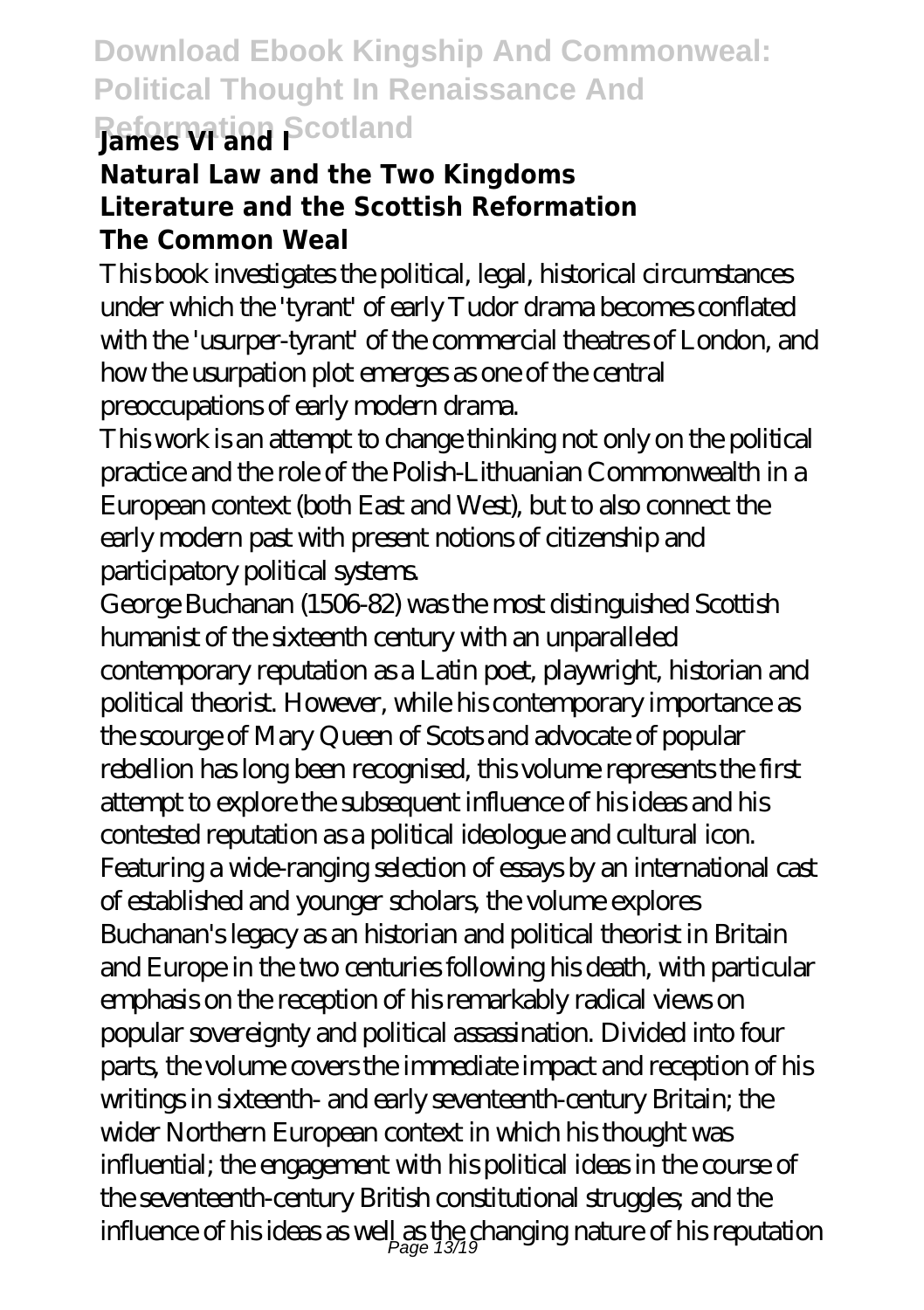**Reformation Scotland** through the eighteenth century and beyond. The introduction to the volume not only reviews the material in the body of the collection, but also reflects on the use and abuse of Buchanan's ideas in the early modern period and the methodological issues of influence and reputation raised by the contributors. Such a reassessment of Buchanan and his legacy is long overdue and this volume will be welcomed by all scholars with an interest in the political and cultural history of early modern Britain and Europe. A comprehensive study of Scottish and British sixteenth-century political history.

Sixth Series

George Buchanan

Political Thought in Renaissance and Reformation Scotland Deep Structure, Discourse and Disguise

An Immortal Commonwealth

Political Culture in the Reign of Elizabeth I

Subverting Scotland's Past

*James Harrington's brief career as a political and historical theorist spans the last years of the Cromwellian Protectorate and the Restoration of 1660. This volume comprises the first and last of Harrington's writings. Harrington was the first theorist to interpret the English Civil Wars as a revolution, the result of a long-term process of social change which led to the decay of the old political order. The Commonwealth of Oceana (1656) is a fictionalised presentation of English history up to the victory of the New Model Army, explaining the fall of the monarchy and proposing a*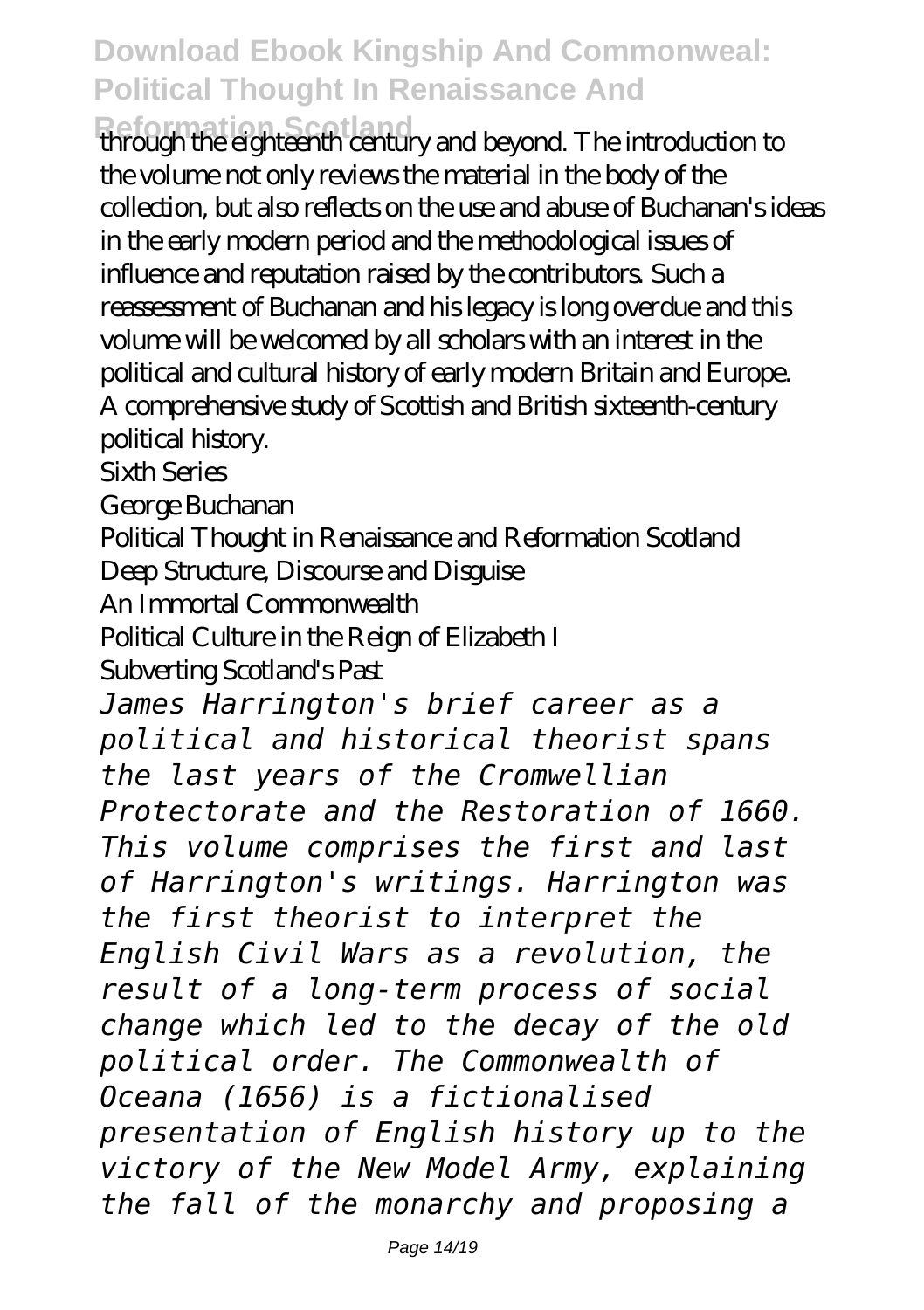**Reformation Scotland** *republic to replace it. A System of Politics, written after the Restoration, is a scheme of history and political philosophy erected on the foundations of his previous works. Professor Pocock's introduction emphasises Harrington's place as a pivotal figure in the history of English political thought. This edition also contains a chronology of events in Harrington's life and a guide to further reading.*

*Liberal education taught Tudor and Stuart monarchs to wield pens like swords and transformed political culture in early modern Britain.*

*Kingship and Commonwealpolitical thought and ideology in Reformation*

*ScotlandKingship and the*

*CommonwealPolitical Thought in Renaissance and Reformation ScotlandJohn Donald*

*This book provides an in-depth analysis of seventeenth-century Irish political*

*thought and culture.*

*Tyranny and Usurpation*

*Citizenship and Identity in a*

*Multinational Commonwealth*

*National Heroes and National Identities Kingship and Commonwealth*

*The Politics of the Post-Reformation Political Thought in Seventeenth-Century Ireland*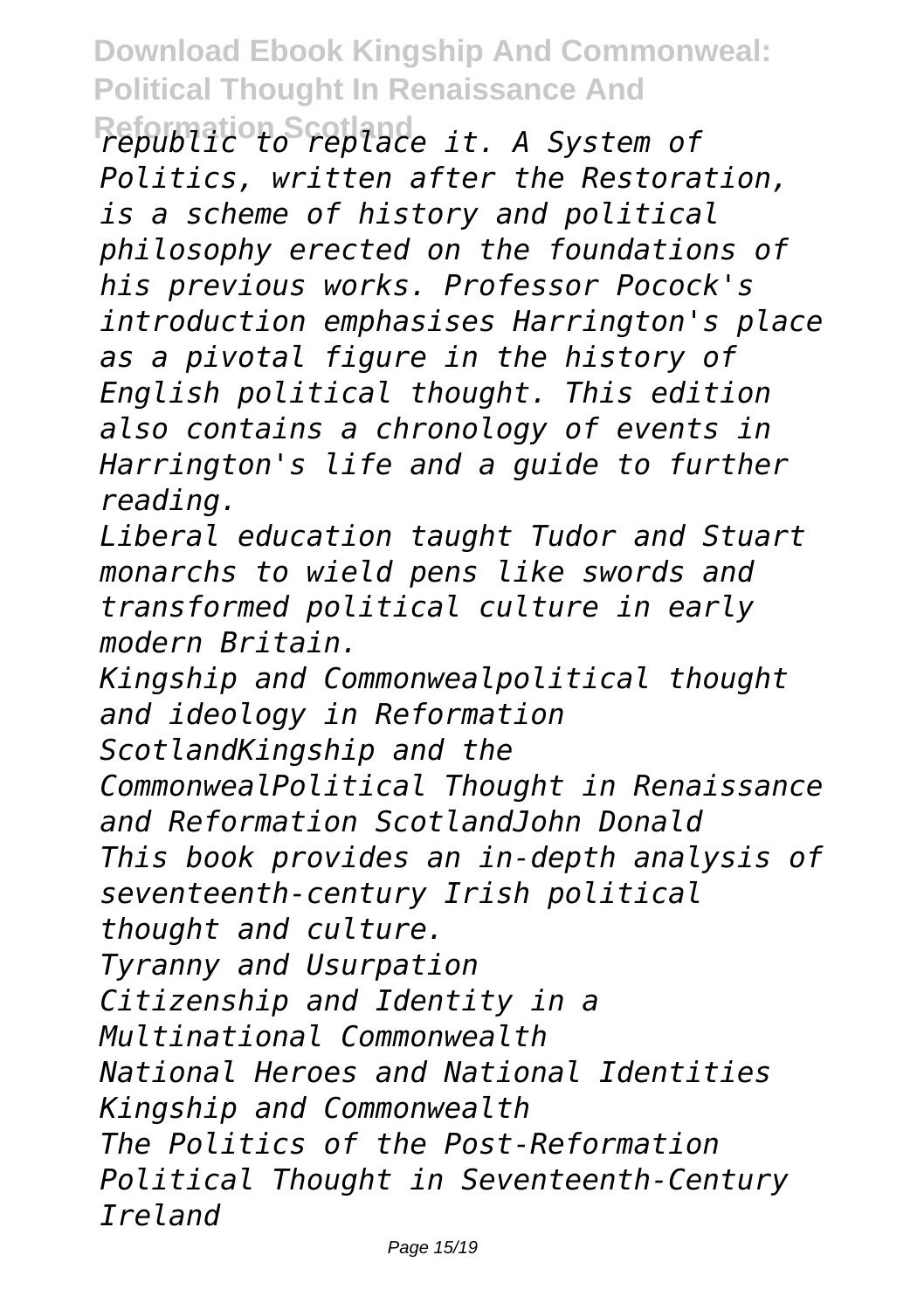**Reformation Scotland** *The Writings of King James VI & I and their Interpretation in the Low Countries, 1593–1603*

**Volume 14 publishes some of the best historical research by world-renowned historians.**

**This book investigates the concept of the heroic, questions what it is that makes the national hero an indispensable appendage to any possible interpretation of national identity, and asks why scholars stop short before coming to terms with this elusive phenomenon. It finds answers by following heroic traditions in Scotland, Norway and Lithuania from the early modern period to the twentieth century. The book argues that heroic traditions prevailing trends in situating heroes in national history - owe much to the early modern state. Both national heroes and the nation state had been conceived with a similar moral political mindset that looked for new ways to identify sources for commonality. The confluence of political theory and Realpolitik attested to three classical types of polities, i.e. civitas popularis (democracy), regnum (kingship), and optimatium (aristocracy),**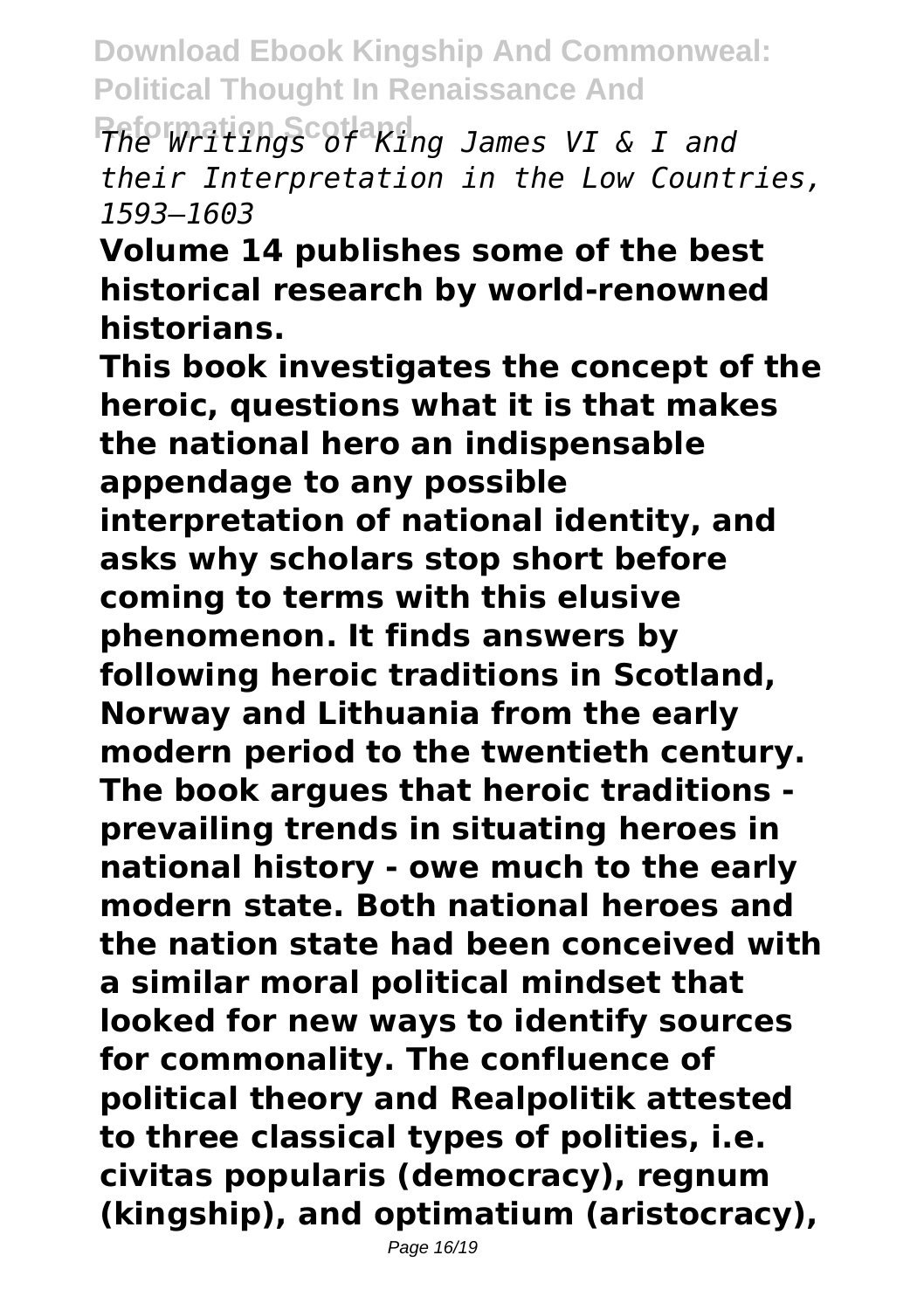**Reformation Scotland as found at that time in Scotland, Norway and Lithuania respectively. The author shows the varied impact these patterns had on heroic traditions. The long record of national heroes in Scotland is explained as a vestige of the legacy of civic humanism, the continuing traditions of the heroic king-lines in Norway are seen as a result of longstanding absolutism, while the belated arrival of national heroes in Lithuania is excused by the country's aristocratic if at times oligarchic past.**

**A panoramic history of Puritanism in England, Scotland, and New England This book is a sweeping transatlantic history of Puritanism from its emergence out of the religious tumult of Elizabethan England to its founding role in the story of America. Shedding critical light on the diverse forms of Puritan belief and practice in England, Scotland, and New England, David Hall describes the movement's deeply ambiguous triumph under Oliver Cromwell, its political demise with the Restoration of the English monarchy in 1660, and its perilous migration across the Atlantic to establish a "perfect reformation" in the**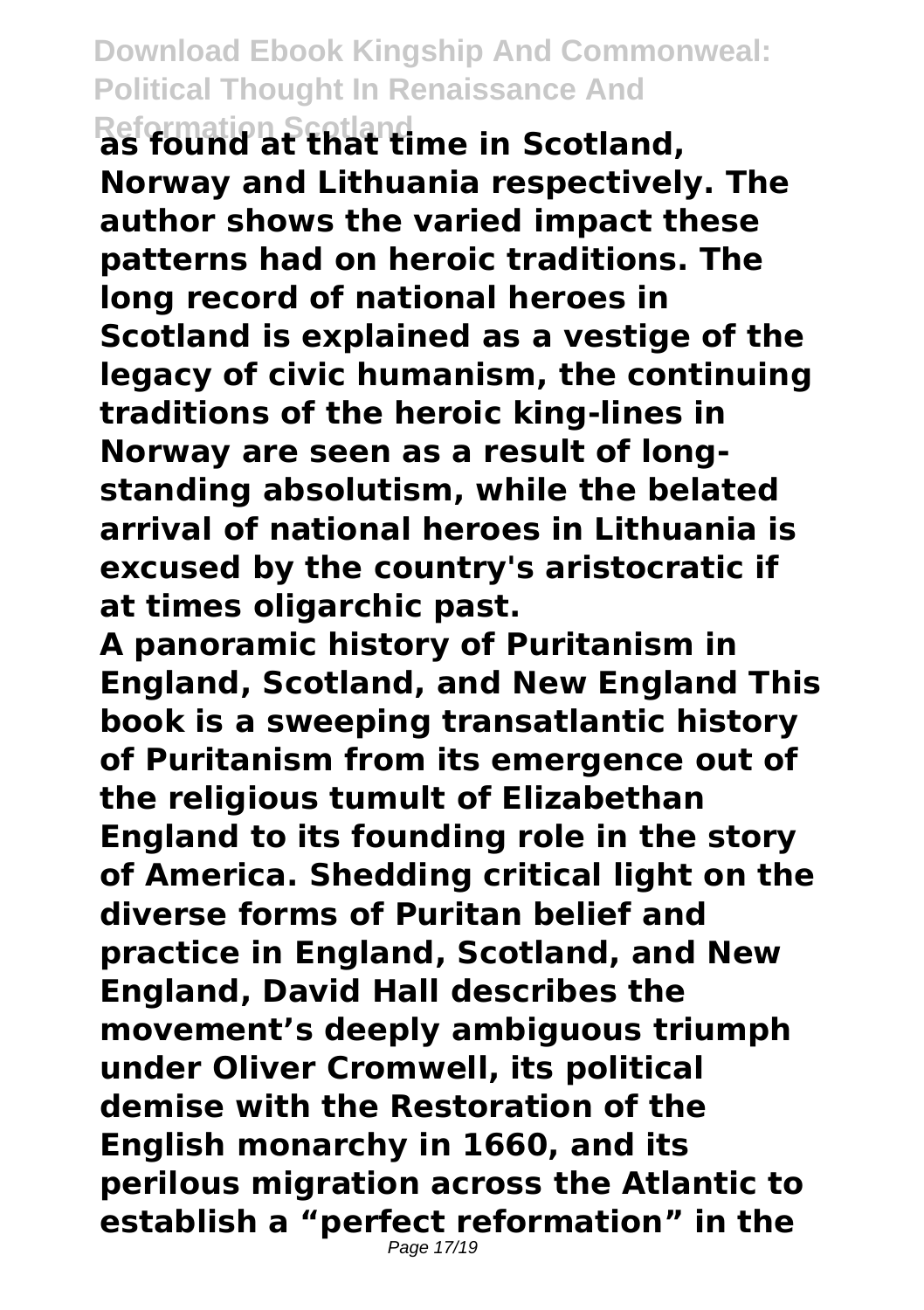**Reformation Scotland New World. This monumental book traces how Puritanism was a catalyst for profound cultural changes in the early modern Atlantic world, opening the door for other dissenter groups such as the Baptists and the Quakers, and leaving its enduring mark on religion in America. Communities have often shaped themselves around cultural spaces set apart and declared sacred. For this purpose, churches, priests or scholars no less than writers frequently participate in giving sacred figures a local habitation and, sometimes, voice or name. But whatever sites, rites, images or narratives have thus been constructed, they also raise some complex questions: how can the sacred be presented and yet guarded, claimed yet concealed, staged in public and at the same time kept exclusive? Such questions are pursued here in a variety of English texts historically employed to manifest and manage versions of the sacred. But since their performances inhabit social space, this often functions as a theatrical arena which is also used to stage modes of dissent, difference, sacrifice and sacrilege. In this way, all aspects of** Page 18/19